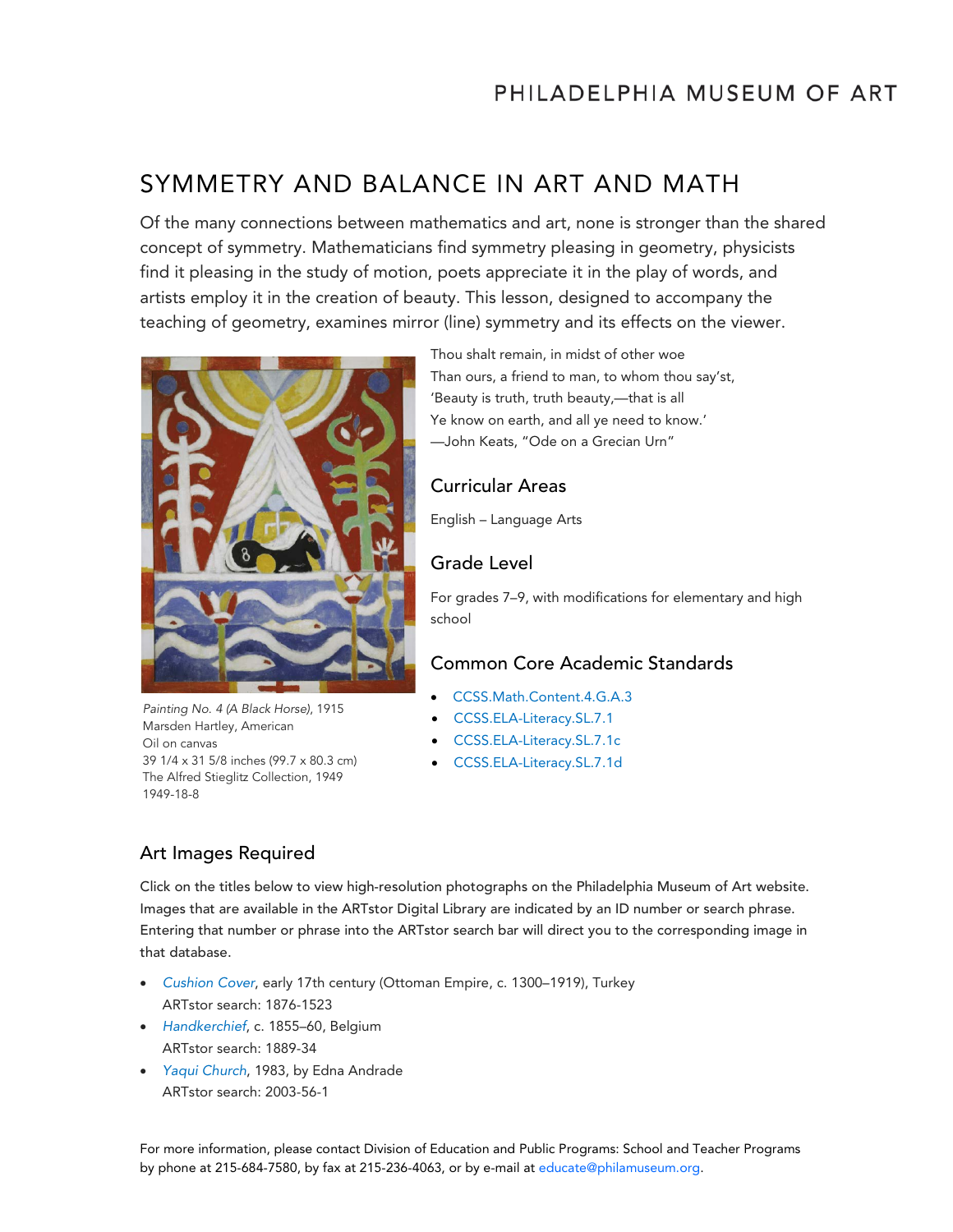# PHILADELPHIA MUSEUM OF ART

- *[Point on Point](http://www.philamuseum.org/collections/permanent/53867.html?mulR=30354)*, 1931–34, by Sophie Taeuber-Arp ARTstor search: 1952-61-120
- *[Painting No. 4 \(A Black Horse\)](http://www.philamuseum.org/collections/permanent/50703.html?mulR=12434)*, 1915, by Marsden Hartley ARTstor search: 41822000925501

#### Lesson Process

- 1. Direct students through the following exercise: Put both of your hands on your desktop, with thumbs touching. Imagine a straight line drawn vertically, betweenyour two thumbs. Note how the image of your hand on one side of the line is a mirror image of the image of your hand on the other side of the line. This image is called mirror, bilateral, or line symmetry (referring to the vertical line between your thumbs.)
- 2. Look at the Turkish *Cushion Cover*. Made in the early seventeenth century, this textile shows line symmetry. Imagine the line that shows this symmetry. If you draw a line horizontally through the middle of the cover, would that also be symmetrical? Explain.
- 3. Now look at the *Handkerchief* from Belgium made during the mid-1800s. Does this show line symmetry? How many lines could you draw that would reveal two symmetrical sides? This handkerchief shows four-line symmetry. (NOTE: Students typically see two lines, the vertical and the horizontal. Actually, there are four, since the two diagonal lines also create symmetrical sides.)
- 4. Artists can use symmetry to provide a pleasing image, without necessarily making everything in the painting symmetrical. Compare the following two paintings and discuss how the artist uses (or decides not to use) symmetry, and the effect it has on the viewer of the work. View Edna Andrade's *Yaqui Church* and Sophie Taeuber-Arp's *Point on Point*. Notice how the purposeful break from symmetry draws your attention.
- 5. Summarize the effects of symmetry with an examination of *Painting No. 4 (A Black Horse)* by Marsden Hartley. Be sure to discuss both symmetry and non-symmetry.

#### Assessment

- 1. DISCUSSION: How does the concept of symmetry appear in music, architecture, poetry, and nature? Usually, we find symmetry appealing; can the lack of symmetry also be appealing?
- 2. Formative assessment through ongoing discussion and/or written response to discussion questions.
- 3. Summative assessments:
	- o Find images of two or three objects selected to show mirror symmetry. Describe these forms of symmetry in the objects selected.
	- o What is the effect of the artist's use of symmetry? Use two of the images discussed earlier to examine the effect of symmetry on an audience.
	- o Design the package for a product (cell phone, candy bar, etc.) where the design is basically symmetrical, but uses a break from symmetry to draw attention.